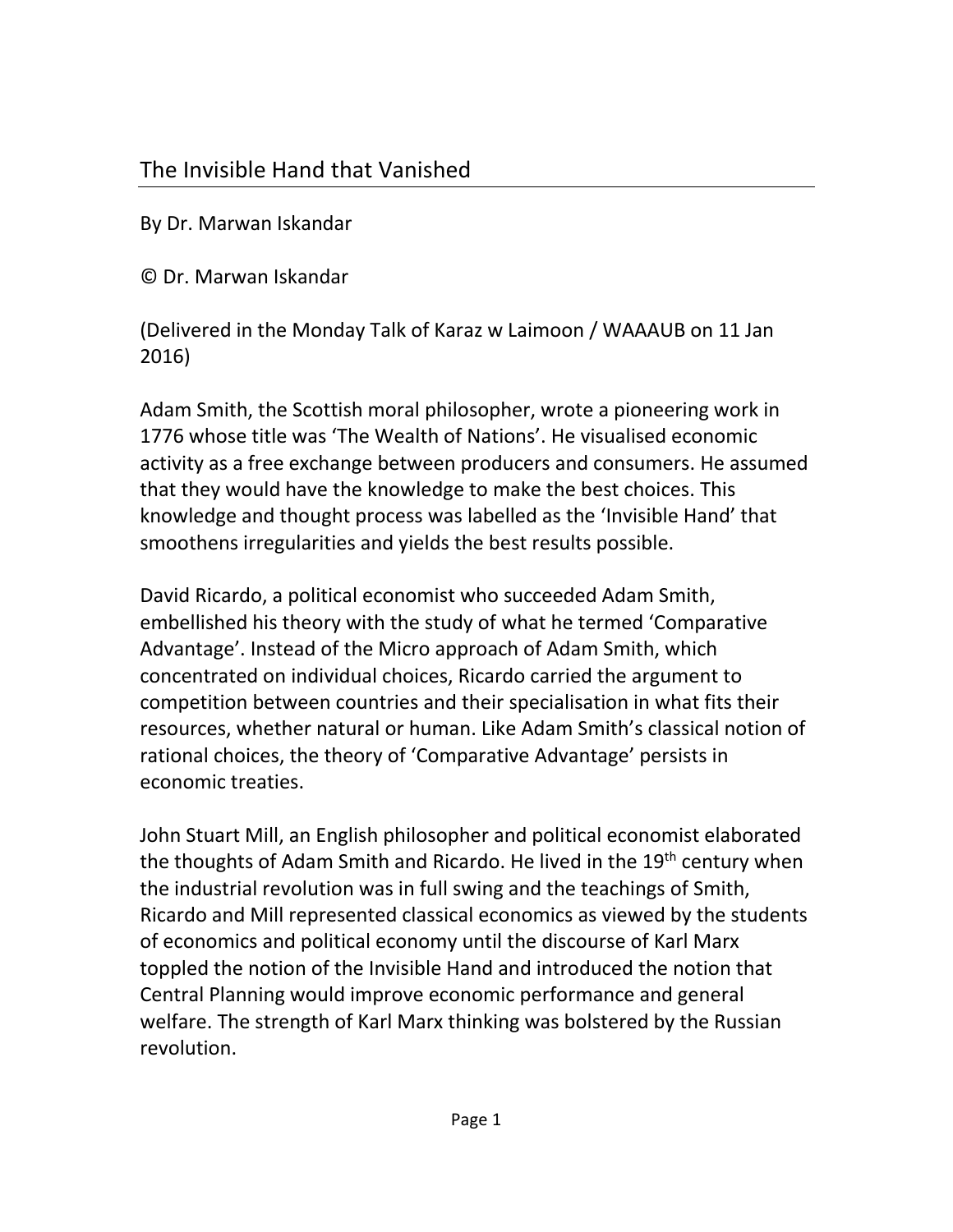The thoughts of Karl Marx were put into print before the death of John Stuart Mill came about in 1873. Their resonance, however, was not heard until 1914-1917. In fact, Marxist principles were not endorsed by the new governors of Russia until 1928. The symptoms of the great depression started showing and the masses were ready to endorse these thoughts as an alternative to classical principles of economics, which seemed to push the world into economic crisis twice within three decades.

Already, a serious economic crisis had erupted in the U.S. in1907 with consequent deflation of values of shares and real estate. The concept of a free economy, not burdened by Central Planning was shaken to its core.

This was the case although two notable economists had outlined different approaches to full employment and financial stability. A prominent economist at Cambridge University Joan Robinson wrote a book that demonstrated the bad consequences of monopolistic power, whether due to the size of corporations or technological breakthroughs. She favoured a form of socialism different from Centralised Marxism, which was married to autocratic rule as of 1928. England then continued to function as a Constitutional Monarchy.

John Maynard Keynes changed everything with the publication of his 'General Theory' in 1936. Keynes' writing in the aftermath of World War 1, and the great depression asserted that full employment and stability can only be achieved if the state undertook to realise infrastructural works and the provision of health guarantees, which could be achieved with full employment.

Both these economists' opinions were neglected. Both were advocating economic principles that went beyond Classical Thought, which relied on the Invisible Hand. In fact, Keynes was invited to participate in drafting the Bretton Woods Agreements, but his paper was neglected in favour of ideas and plans laid out by George Marshall, an American economist.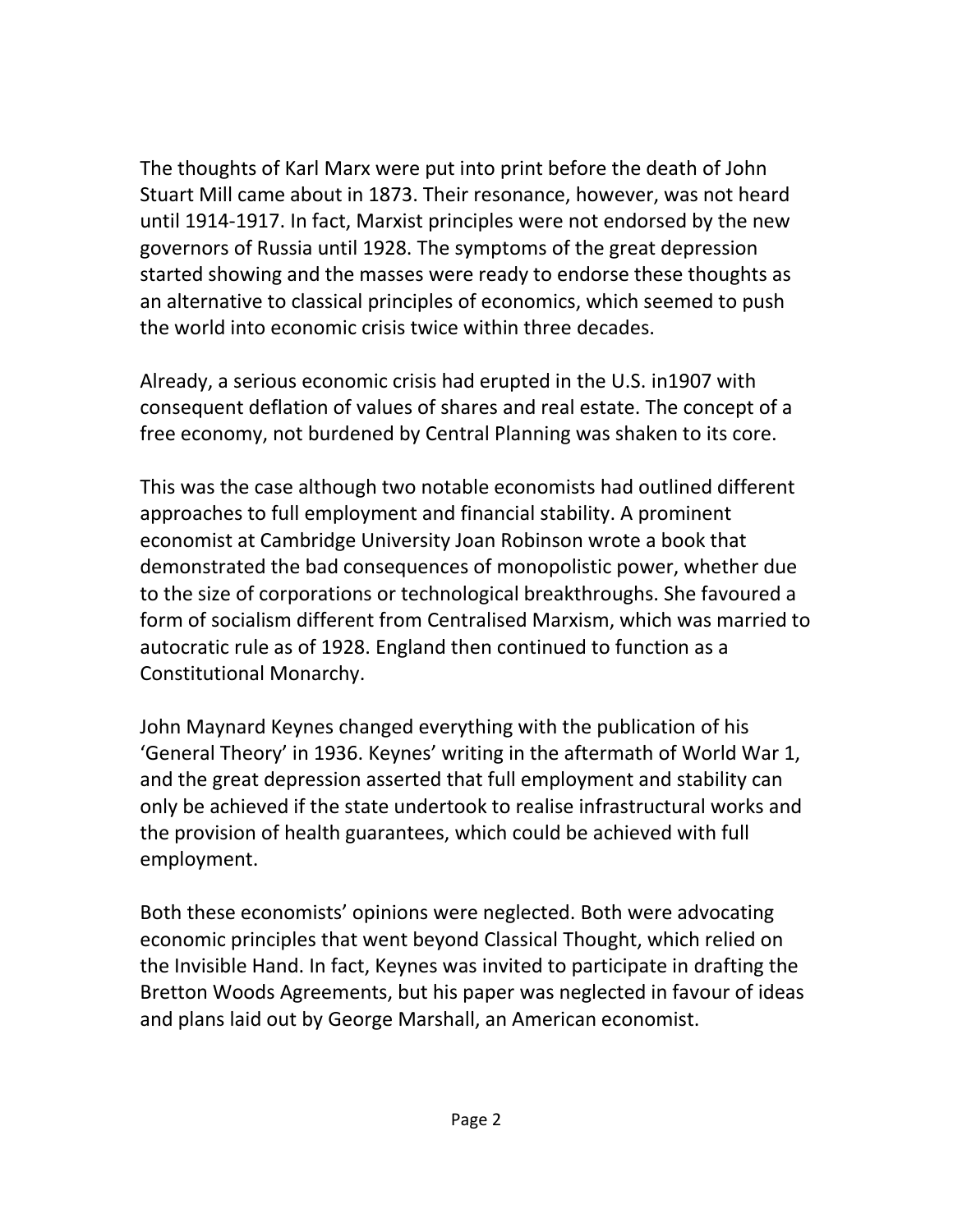In 1943, and in anticipation of the success of the Allies in ending the war with Germany, the Bretton Woods Agreements were drafted in the U.S. with the aim of reorganising the international financial market, which had as of that time the dollar as the fulcrum of international finance. A return to classical economics seemed inevitable because the U.S. held on to free enterprise more so than most other European countries.

After World War 11, the devastated economies of Western Europe, particularly of Germany, France, Italy and the economy of Japan were renovated by the American AID programmes. The Marshall Plan – after George Marshall, the general who commanded Allied Troops on the Western Front in the last years of World War 11, and the General McCarthy Plan for Japan gave sway to American ways of doing business. This was due to the strength of the dollar, America's rich endowment of oil that was supplied to Western Europe and Japan, and the dollar became the currency of reference. The gold standard had dropped out of use, and was substituted by the Gold Exchange Standard, which pledged that countries with excess dollars could exchange every \$35 for one ounce of gold. This standard was finally eliminated in 1973 by Richard Nixon.

The Russians, who had suffered the greatest human losses during World War 11 were denied any help and because of the lack of American help, Stalin became very cautious in his dealings with the Americans. Also, he was fearful that the British and Americans could attack Russians forces. His fear stemmed from the use of nuclear bombs to devastate Hiroshima and Nagasaki in Japan.

Russian defense was based on its control of most East European countries, including the Ukraine, Poland, Czechoslovakia, Yugoslavia, Romania, Hungary, Bulgaria, the Baltic states and for a time Austria, and until 1989, East Germany.

The Soviet Union became a vast conglomeration of countries and ethnicities. It had oil resources in Azerbaijan, Romania and Russia. It was a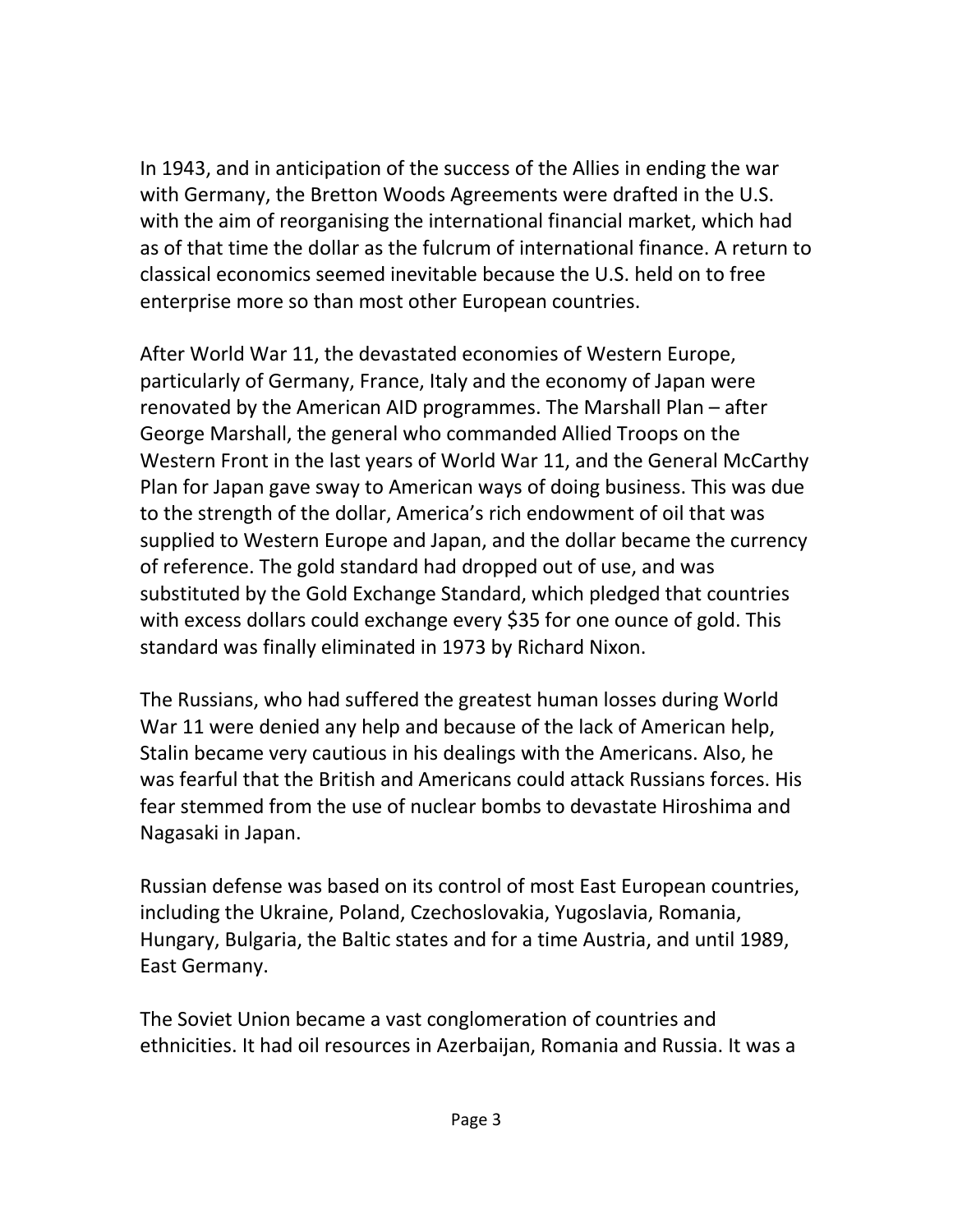stretch far bigger than Western Europe, and Stalin started intensive and cruel programs for increasing agricultural and industrial production.

He remained afraid of confrontation with the U.S. until Russia produced its Atomic Bomb in 1951 and the Hydrogen Bomb in 1952.After achieving what he considered a nuclear balance, Stalin felt that he could relax from the fear of American and British aggression.

The Cold War had set in. And Europe was not rid of American hegemony until the drafting of the Treaty of Rome that heralded the formation of the Common Market. Only then could the Europeans feel that they can have a market that can compete with the American market in size and diversity. France, under President Charles de Gaulle worked on its nuclear potential and did not join NATO. Although the Force de Frappe was ridiculed by the British and Americans, France became a first rate nuclear power and excelled in the construction of electric nuclear stations.

In 1949, China had been overtaken by the revolution of its peasants. Mao Tse Tung had overpowered Chan Kai Check, who fled to Taiwan.

By 1950, the Communist world was numerically far more than Western Europe and Japan. It was not a homogeneous world. Communist China was even stricter in its adoption of communist teachings than the Russians, and soon after Mao Tse Tung and his team took over power, war in Korea started and the country split into North Korea – ruled by Communist dictators and South Korea, which became a republic. North Korea languished economically, whereas South Korea became prosperous as of the nineties. East Germany and North Korea failed to keep step with their counterparts, West Germany and South Korea.

In the decade of the eighties, the U.K. and the U.S. enshrined free competition and anti-union policies and achieved growth, which overshadowed Russian successes in space. China had just rid itself of the shackles of Mao's rule and started experimenting with gradual liberation of economic regulations and strict use of power was loosened.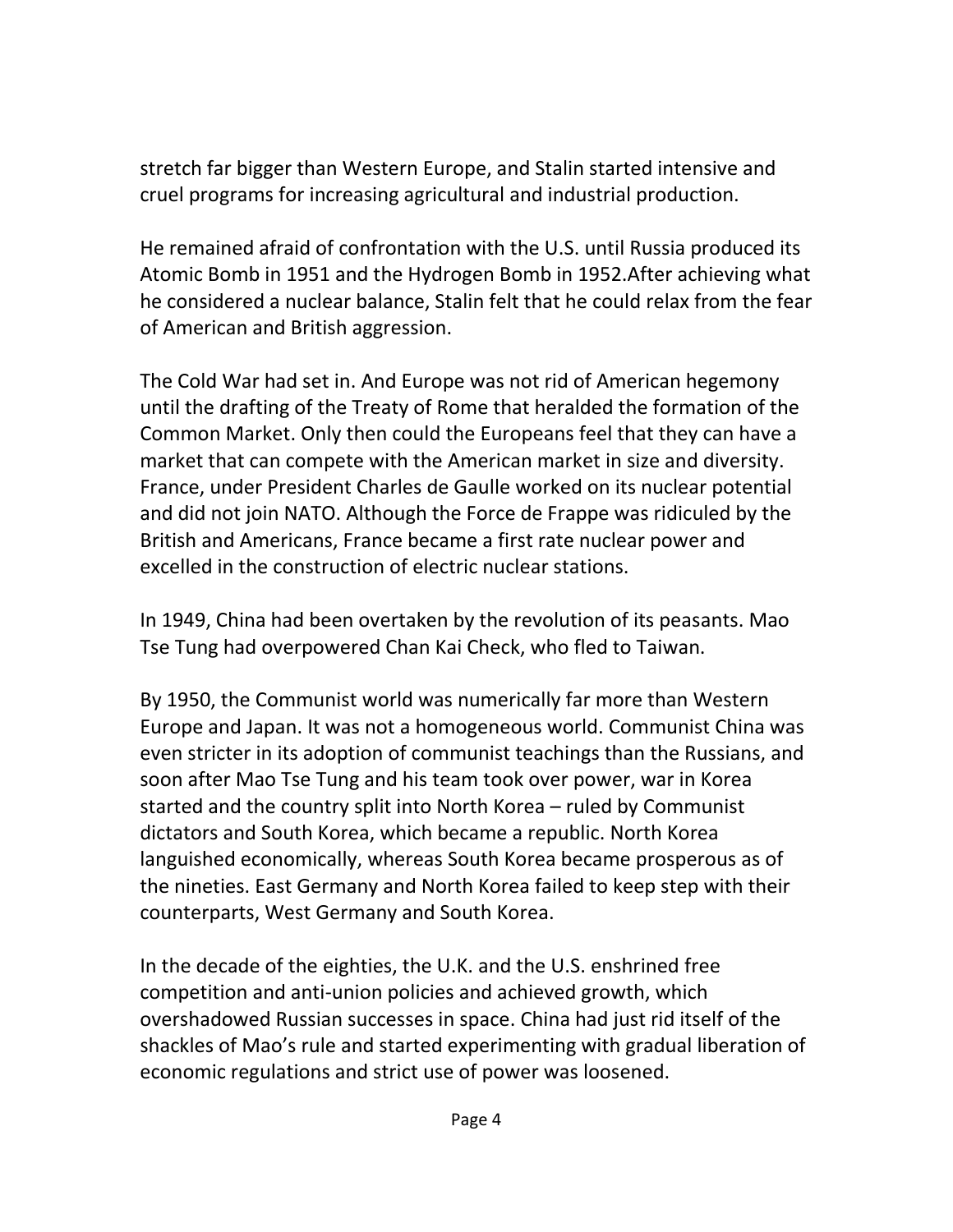Free enterprise seemed to be gaining over regulated and autocratic societies. The information technology revolution was fast developing, and markets were freed of exchange controls. Capital flows were no longer regulated and the world at large seemed to be an extended free market except for the Soviet Union and China. The former conglomeration, together with China accounted for 40% of the total world population. Free enterprise received from American policies and the U.K. a strong doze of pro-free enterprise policies.

Japan, which had become a major economic player, whether in shipbuilding, steel, automobiles or electronics products, was anything but a free market. Japanese enterprises were guided and supervised by MITT, the powerful Ministry of International Trade and Industry. Free enterprise was exercised in smaller industries and services centres. The government played an important role in encouraging exports and supervising foreign investments, whether in Japan by foreign capital or by Japanese enterprises elsewhere.

Free zone trade areas were late in mushrooming in the Pacific or North America. These had to await the nineties and broader agreements within the WTO (World Trade Organisation), which substituted GATT (General Agreement on Tariffs and Trade) drafted in 1947 with little effect.

Before the end of the 20<sup>th</sup> Century, two major developments had impacted the world economic and financial scene. The Soviet Union disintegrated after the Berlin Wall was torn down, and East Germany was united with West Germany. This development seemed to indicate that finally free enterprise and democracy would reign. This impression was further strengthened by the incredible growth of services in advanced economies. It is sufficient to say that Microsoft and Google became the largest companies in the world by their market evaluation.

Then we had the 2007-2008 the international financial and economic crisis. This crisis continues and has brought about consequences close to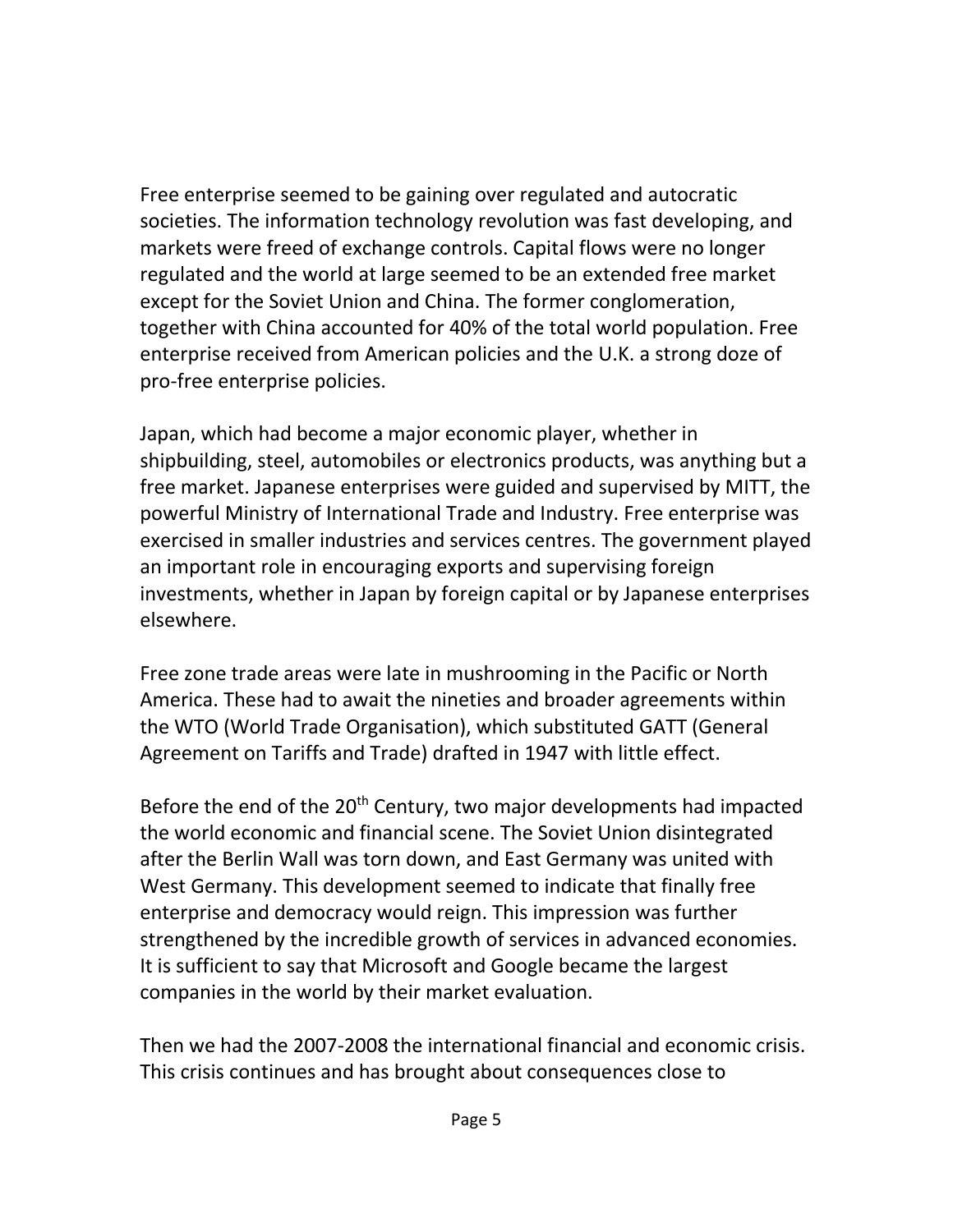depression in countries such as Spain and Greece where unemployment for their youth reached 40-50% levels.

Lebanon was holding on to the notion that it has a free enterprise system. Ever since the Lebanese currency became freely exchangeable money in the early fifties, and Raymond Edde's banking secrecy law was approved in 1956, the free economy image characterised Lebanon. We benefited from this impression until 1975. I believe that the Invisible Hand of free enterprise has evaporated in Lebanon.

As of 1973 however, Tripoli refinery was nationalised and taken over by the government. Soon after the owners of Zahrani refinery pulled out of Lebanon and surrendered the refinery to the government.

Without dwelling on the war, which lasted for 16 years, we have seen private or semi-private enterprises fall into government hands These included Intra Bank, which was transformed into an investment company with the Ministry of Finance holding 35% of its shares and the Central Bank 10%, and in consequence the public sector controls 52% of the Casino du Liban, and 100% of Middle East Airlines. The Electricite du Liban, which was run on private grounds successfully until 1975, gradually became a burden on the shoulder of the public sector.

As of 1991 and the start of implementation of the Taef agreement, senior posts in government controlled institutions were allotted on sectarian basis. Even Telecommunications of cellular operators, which started as private companies, were taken over as of 2005 by the public sector against payment of substantial compensation figures. The result was a charade of public ownership contracted to private companies, and thus we have the most expensive and inadequate service of all Middle Eastern countries.

We are told, and that is true, that after the introduction of VAT, our budget, which suffers from a deficit that equals 10-12% of GDP, has come to account for 26% of the GDP. But this is not the end of the story.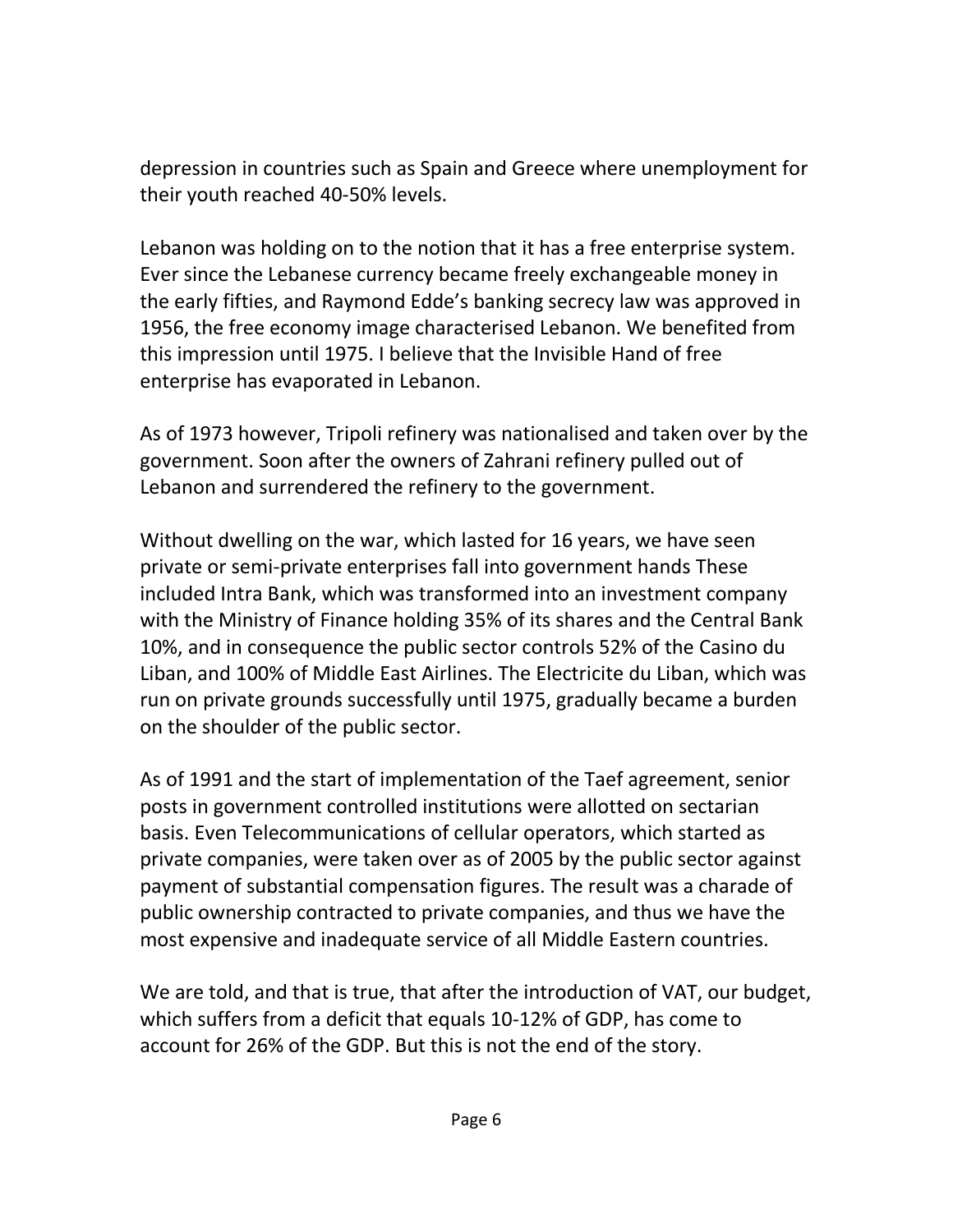I contend that the public sector and its peripheral attachments accounts for more than 50% of the GDP, and this is not consistent with a free economy, particularly because the government administration is too large, too inefficient, with a high degree of corruption.

Let us be frank and enumerate some of the institutions that are controlled or serve public objectives, but their revenues are not included in the budget.

- $\bullet$  Bank of Lebanon which is actually today the largest Commercial Bank in Lebanon.
- Intra Investment Company.
- Middle East Airlines
- The Casino Company.
- Finance Bank
- The Beirut Stock Exchange.
- Authority of Financial Markets.
- National Institution of Deposits Guarantees.
- The Municipality of Beirut
- The Tobacco Regie
- The National Social Security Council.
- Electricite du Liban.
- Practically all the Water Authorities.
- Both refineries, which now serve as depots for imported products.

In fact, if we add the turnover of all these organisations and others that I cannot enumerate in full, the Public Sector accounts for more than 50% of the GDP.

The only free aspect of the Lebanese economy is represented by the free exchange of the Lebanese pound.

And